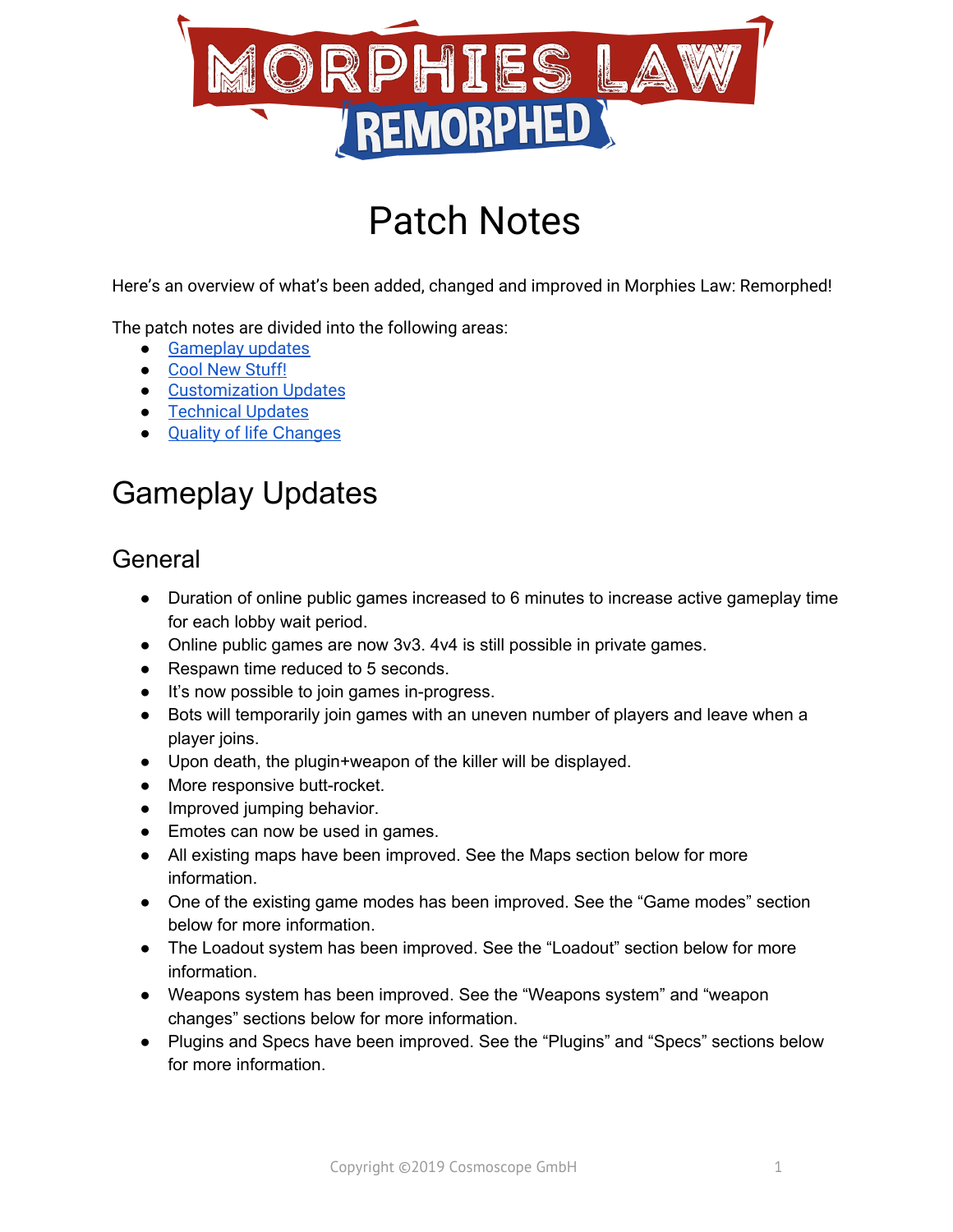

#### Maps

Four new maps have been added, one of the existing maps has been completely redesigned and the remaining existing maps have been updated to improve navigation.

- **Maztec Temple**: the map has completely redesigned due to technical and performance issues on the Switch:
	- Level design has been updated improve ease of navigation.
	- Hero affordance has been updated to increase its fun and relevance.
	- Performance issues on the Switch have been addressed.
- **Tanker Town**: the map has received several improvements:
	- $\circ$  The map now features an oil toboggan that allows the losing team to traverse the map easily and reach the enemy base quickly and also enables them to try to push back attacking enemies by throwing them into said toboggan. Additionally, oil barrels are spread across the map and players can shoot at them to create temporary oil puddles that'll make players slip.
	- Avatar location has been updated to ensure that all gamemodes play normally in this map without any exceptions.
- **Fan Antonio:** the map has been improved with better trap location as well as the addition of new paths to increase strategies.
- **Morphie Saloon:** the map has received several improvements to navigation.
- **La Buttrocketeria**: New map. Town full of oil canisters that replenish a player's buttrocket charge. Additionally the canisters can be shot at to create small explosions.
- **Aztwreck**: New map. Aztec arena where the central area is full of walls that can be destroyed, allowing players to keep some hiding areas or to destroy them to create an open arena.
- **● Los Morphitos**: New map. Little town with trap rooms that can be activated by Morphies to damage everyone inside. Traps will spawn right above the head of the Morphie that activates them, damaging only bigger Morphies.
- **● Fiesta Elevadora**: New map. Western town that starts out with all walls and buildings buried and players can slowly bring them out of the ground to build up their hiding places.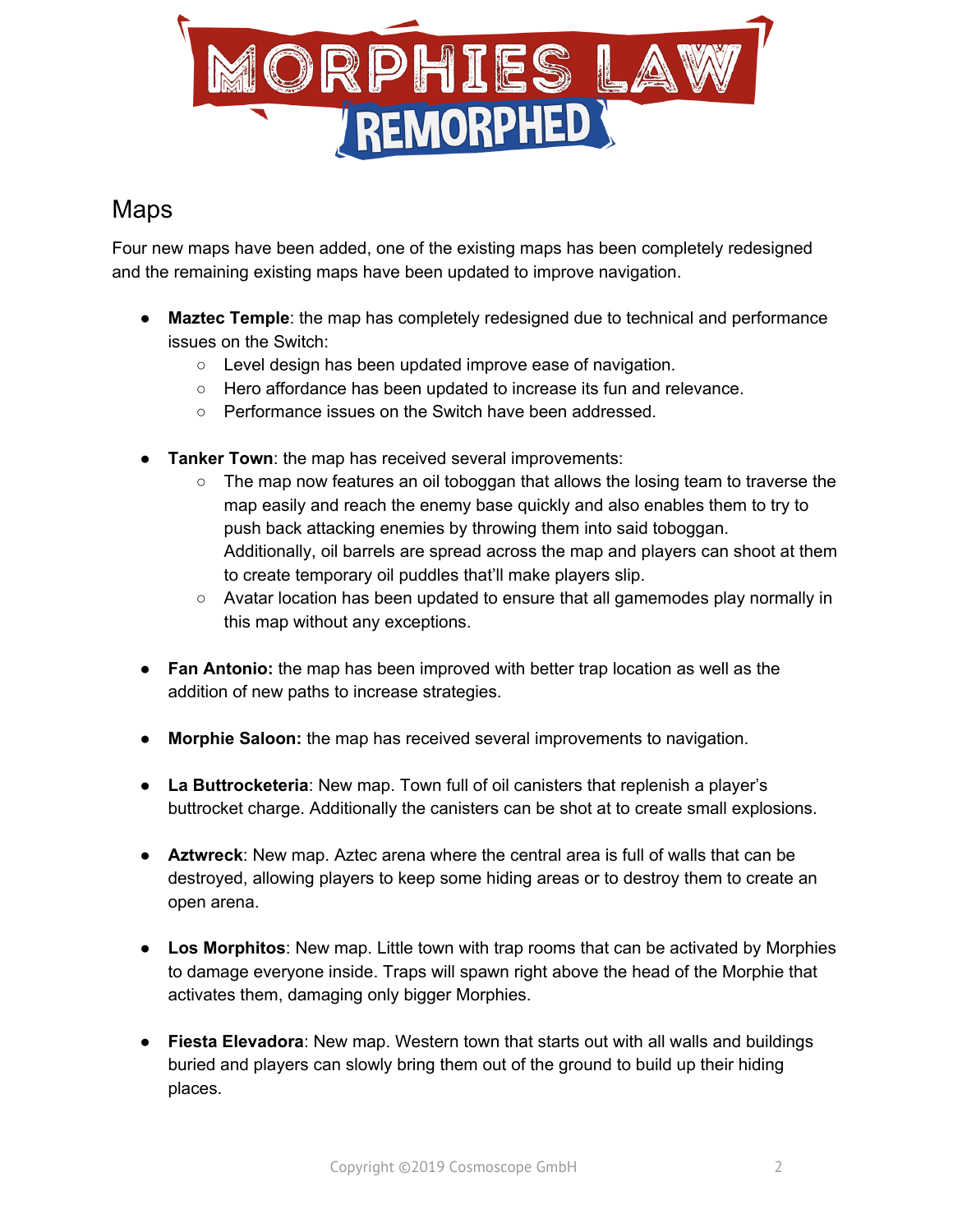

#### Game modes

One new game mode has been added and one of the existing game modes has been updated to improve its fun factor.

- **Head Hunt**: the game mode has been completely revamped:
	- The head now has to be recovered, brought to the destination and then defended until it finishes charging up the cannon (which shoots it to the Avatar to repair it).
	- Team destinations for the head have been repositioned in order to allow losing teams to recover.
	- Players no longer suffer a movement speed penalty while carrying the head.
- **The Masster**: new game mode where the tallest Morphie in the match (a.k.a "The Masster") activates their Avatar, which in turn steals mass from the enemy Avatar. If the Masster is killed, the enemy team will receive all their mass. In this game mode, players will have to ensure that the tallest Morphie in the entire match is in their team and defend that player to ensure it stays that way.

#### Loadout

The loadout mechanic has been updated in order to take full advantage of the special plugins and increase a team's ability to adapt to their opponent's strategy during a match.

- Each loadout slot now includes a weapon and a plugin.
- Players can access their loadout any time they are at their base (as long as they are not engaged in combat).
- Players no longer need to choose a plugin at the start of the match.
- Total loadout slots is now 3.

#### Weapons system

- Primary weapons now heat up while shooting and cool down when stopping. If a weapon overheats, it won't be possible to fire it again until it fully cools down.
- Damage numbers are now displayed when damaging enemies.
- Primary weapons now have a "crit. rate" rating.
- Visual effects and sounds of primary weapons have been completely reworked.
- Projectile behavior of primary weapons is now consistent with their visual representation.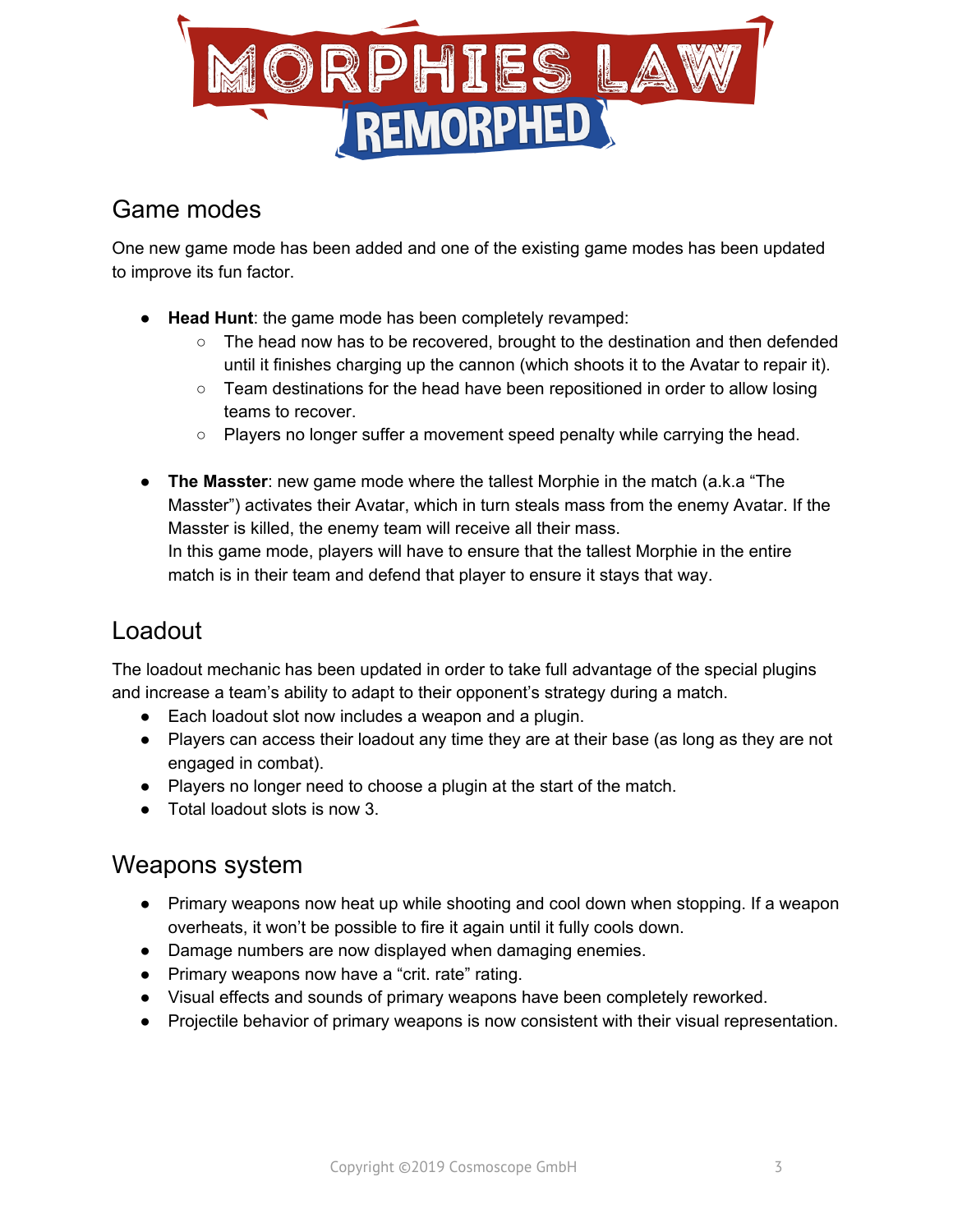

#### Weapon changes

- New primary weapon, Rotatonic: slow build up to a very high firing speed.
- New primary weapon, Hip Shot: wester-style revolver with high damage.
- New secondary weapon, Fat Falcon: shots 1 slow traveling projectile that creates a large aoe on impact. The projectile can be shot down and it will not do damage.
- New secondary weapon, Hit Me Please: metallic umbrella that opens in front of the player, blocking bullets and rockets.
- Oil gun: enhanced with direct hit functionality. Direct hits on allies boost their damage, whereas direct hits on enemies will lower their damage. This is in addition to the ability to create oil puddles that speed up and heal allies while making enemies slip and lose control.
- Buzz Ball: new functionality, it now grounds players (buttrocket and jumping malfunction) and ensnares them.
- Vicious Vortex: updated functionality, vortexes now has a short lifespan but absorb projectiles and grow when doing so.
- Expando 9000: updated functionality to have sticky foam and to avoid having allies get trapped in it. Foam now makes rockets bounce off.

## **Plugins**

- Discomfort Zone, chest plugin: updated functionality, it now lowers fire speed of enemies trapped inside it, and morphs them randomly.
- Share the pain, right arm plugin: updated functionality to reliably shoot at enemies at high speed while providing the player with strong health regeneration.
- Drill Sergeant, feet plugin: updated functionality on exit, which now knocks players down and renders them unable to use abilities or shot.
- The behavior of all Plugins has been tweaked and improved.

## Specs

- Kicking is no longer the feet spec, instead kicking will be determined by the total size of the Morphies involved (bigger Morphies can kick smaller ones).
- Movement speed is now affected by the size of the feet.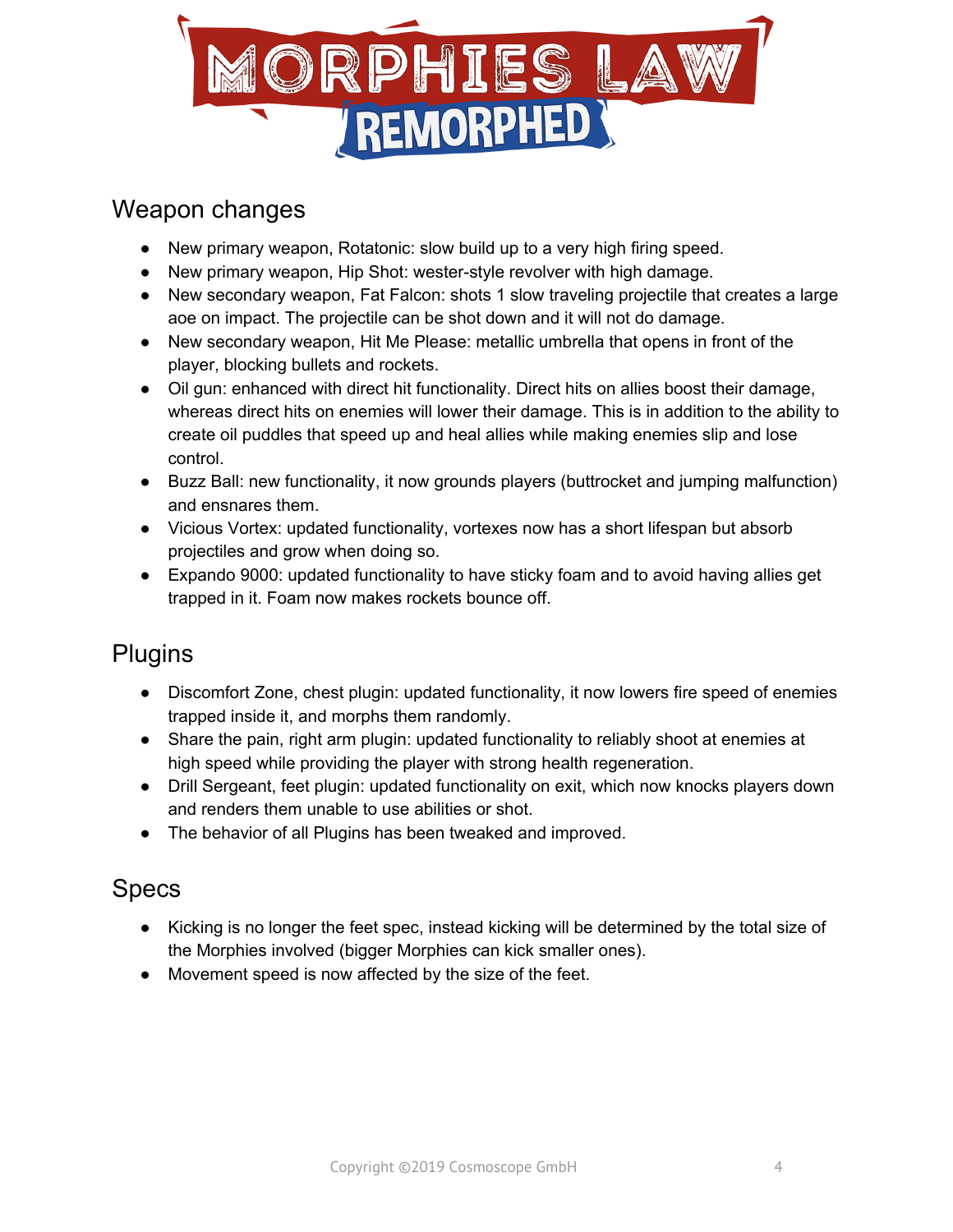

### Communication Wheel

- You now have access to a communication wheel to communicate with your party during games.
- There are 8 options available: "I want mass", "Take my mass", "Help", "Follow me", "Don't steal my mass", "Roger that", "Thank you", "Nice".
- The first 4 options will create HUD indicators visible by party members.

## Altering Effects

The following effects that can affect players have been added and/or reworked. All effects have received a new full screen visual effect to increase readability.

| Effect         | Electrocuted                                                    |
|----------------|-----------------------------------------------------------------|
| <b>Effects</b> | Limited mobility (movement speed, jumping and buttrocket usage) |
| Sources        | Buzz Ball weapon<br>El Zappo weapon<br>Damage Ultimorph's aoe   |

| Effect  | Dazed                                                        |
|---------|--------------------------------------------------------------|
| Effects | Player is unable to move or use abilities. Breaks on damage. |
|         | Sources   Foul Fumes plugin<br>Sticky Hand plugin            |

| Effect         | Knock down                                                                                                                                   |
|----------------|----------------------------------------------------------------------------------------------------------------------------------------------|
| <b>Effects</b> | Player is unable to move or use abilities. Does not break on damage.                                                                         |
| Sources        | Enemy Rolling Stone plugin<br>Drill Sergeant plugin<br>Bing Bang weapon (knocks down the player firing it)<br>Big players kicking small ones |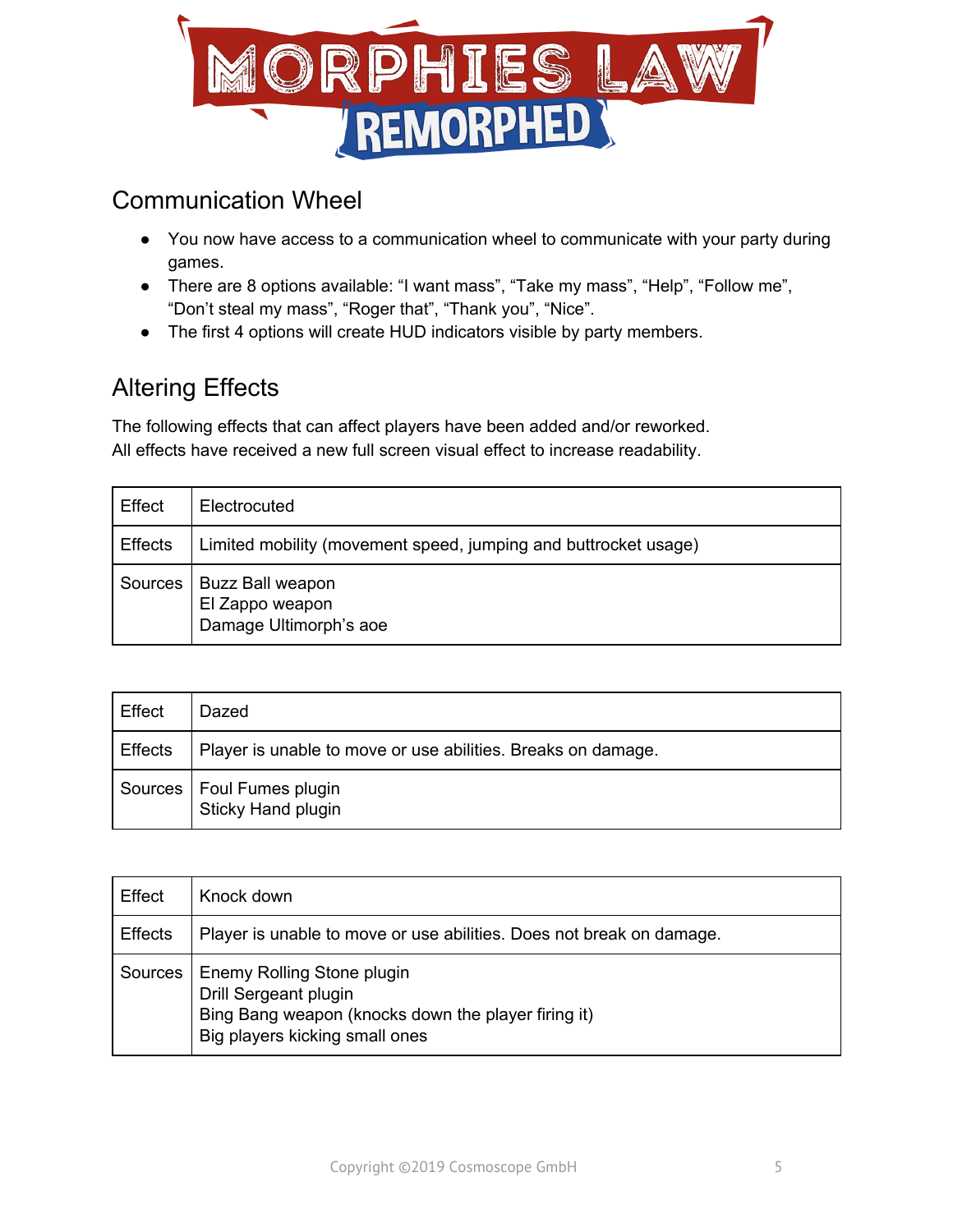

| Effect         | Slipping                                                                                      |
|----------------|-----------------------------------------------------------------------------------------------|
| <b>Effects</b> | Player loses control of their movement                                                        |
|                | Sources   Oil from an enemy Slippery Splat weapon<br>Oil slide and barrels in Tanker Town map |

| Effect  | Shielded                                   |
|---------|--------------------------------------------|
| Effects | Player is invulnerable to damage           |
| Sources | Rolling Stone plugin<br>Respawn protection |

| Effect         | Healing                                                                                                                                |
|----------------|----------------------------------------------------------------------------------------------------------------------------------------|
| <b>Effects</b> | Player's health regenerates continuously                                                                                               |
| Sources        | Slippery Splat weapon - direct oil hit.<br>Slippery Splat weapon - friendly oil puddles.<br>Share the Love plugin<br>Support Ultimorph |

| Effect         | Damage boost                                                        |
|----------------|---------------------------------------------------------------------|
| <b>Effects</b> | Player's damage is increased by 33%                                 |
| Sources        | <b>Support Ultimorph</b><br>Slippery Splat - direct oil hit on ally |

| Effect         | Damage debuff                                                      |
|----------------|--------------------------------------------------------------------|
| <b>Effects</b> | Player's damage is decreased by 33%                                |
| Sources        | Discomfort Zone plugin<br>Slippery Splat - direct oil hit on enemy |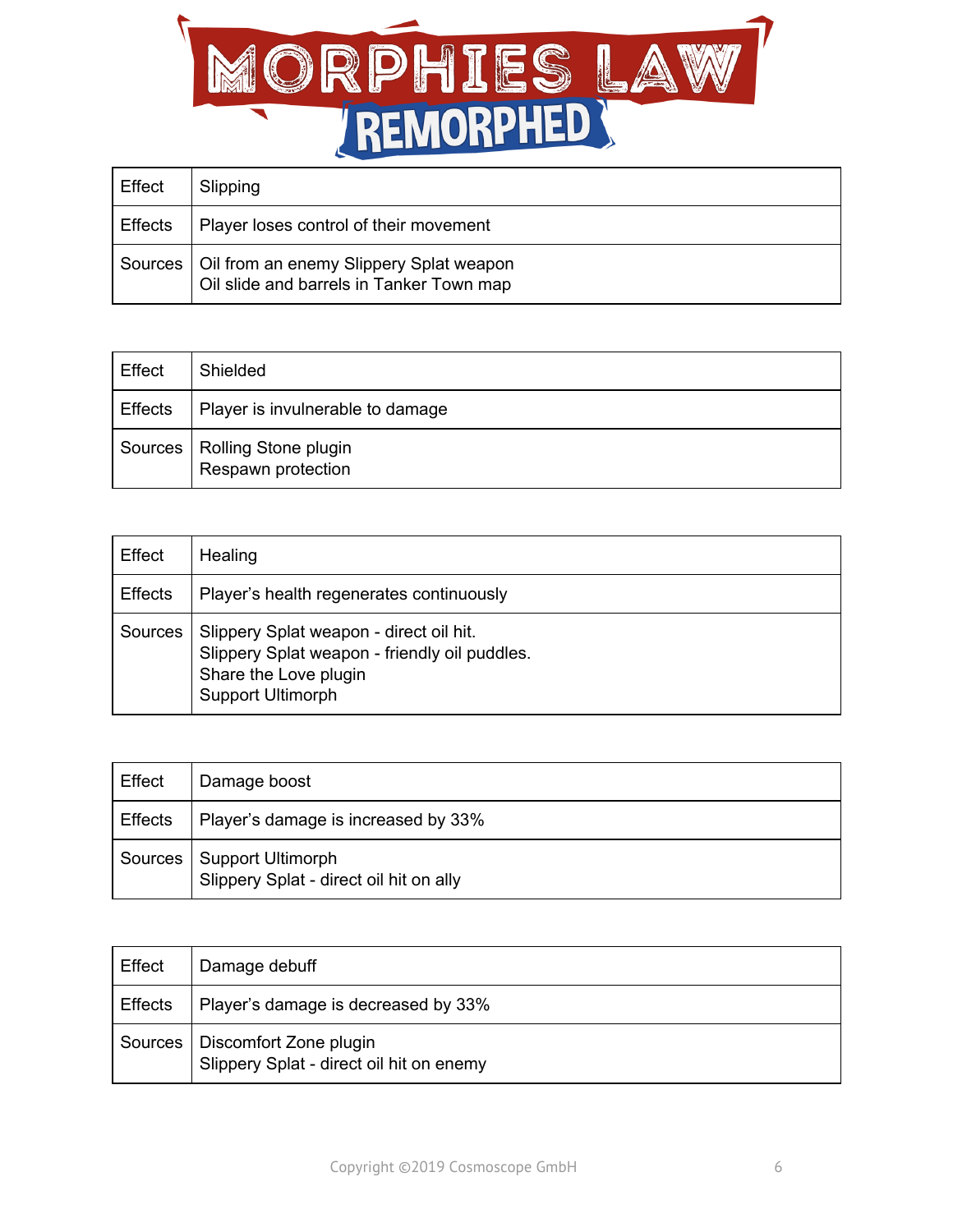

## <span id="page-6-0"></span>Cool New Stuff!

## **Missions**

New feature accessible from the main menu.

- Each day, 3 random missions will be received of increasing difficulty (bronze, silver and gold).
- Each mission provides rewards upon completion (rewards will change over time).
- Completing all 3 missions in a day will grant a daily trophy.
- Collecting 3 daily trophies during a week will grant an additional reward!
- More than 30 missions on launch, each with a bronze, silver and gold version, with additional missions coming later.

#### Piñata Rarities

- 3 piñata rarities have been introduced: bronze, silver and gold.
- Silver guarantees a `rare` drop and Gold a `precious` one.
- Level up rewards will include a bronze pinata every level, an additional silver pinata every 5 and an additional gold every 10 (e.g. level 10 will grant 1 bronze, 1 silver and 1 gold piñata).
- Piñatas of different rarities can also be obtained from daily missions and weekly progress.

## Badges

At the end of the match, the game will give out 3 badges to players:

- Buttrocketeer: the player that travel the longest with the buttrocket.
- Bizarro: the player that finished the match with the strangest body shape.
- MVP: the most valuable player of the match.

## Morphie View

- At the end of the match, it's now possible to inspect individual Morphies in detail.
- While inspecting players, you can zoom into their face, rotate them, and hide their weapon (in case they are tiny!).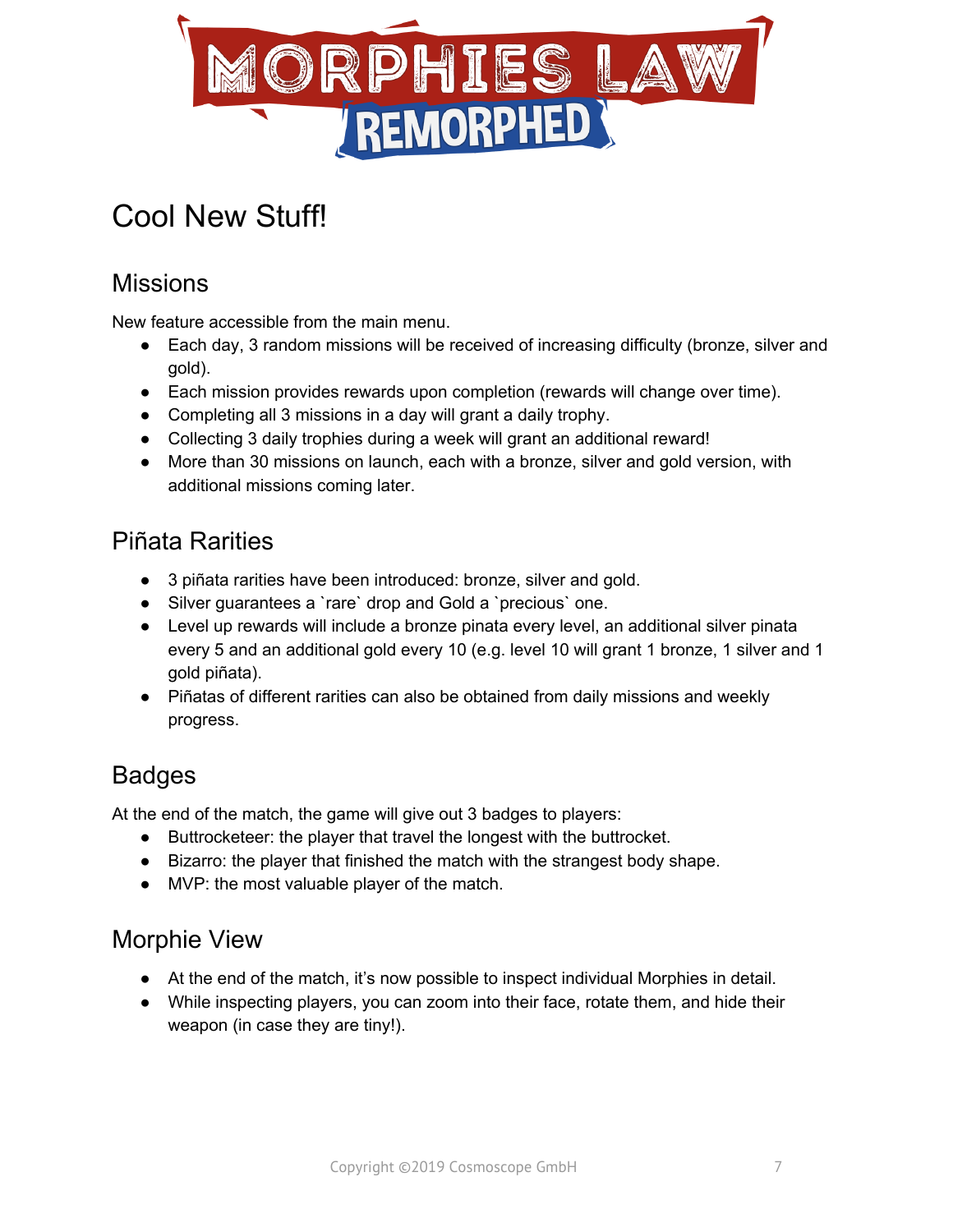

#### Reactions

- While in Morphie View, it's possible to react to other players.
- There are 8 possible reactions such as "cutie", "revenge" and "your mom is so small!".

## Musical Lobby

- While waiting for a match, each of the players in the lobby will be playing a customizable musical instrument.
- Each instrument plays a melody that contributes to the overall lobby melody, creating all sorts of different concerts based on the instrument combination. There are hundreds of possibilities!

## <span id="page-7-0"></span>Customization Updates

## Antenna

New customization category. Players can now customize their Morphie's antenna. Dozens of options to choose from!

#### Instrument

New customization category. Players can now choose between dozens of instruments, and the melody will be played in lobbies.

Team up with your friends to make some awesome music! There are hundreds of different possible concerts.

## **Emotes**

This category has been changed as follows:

- "Intro emotes" renamed to "Intros".
- New intros added.
- "Winning emotes" renamed to "Emotes".
- New emotes added.
- Removed "losing emotes" as a customization category to focus on adding more Intros and Emotes. Players who previously unlocked any will receive their value in Nuts, added directly to their Nuts total.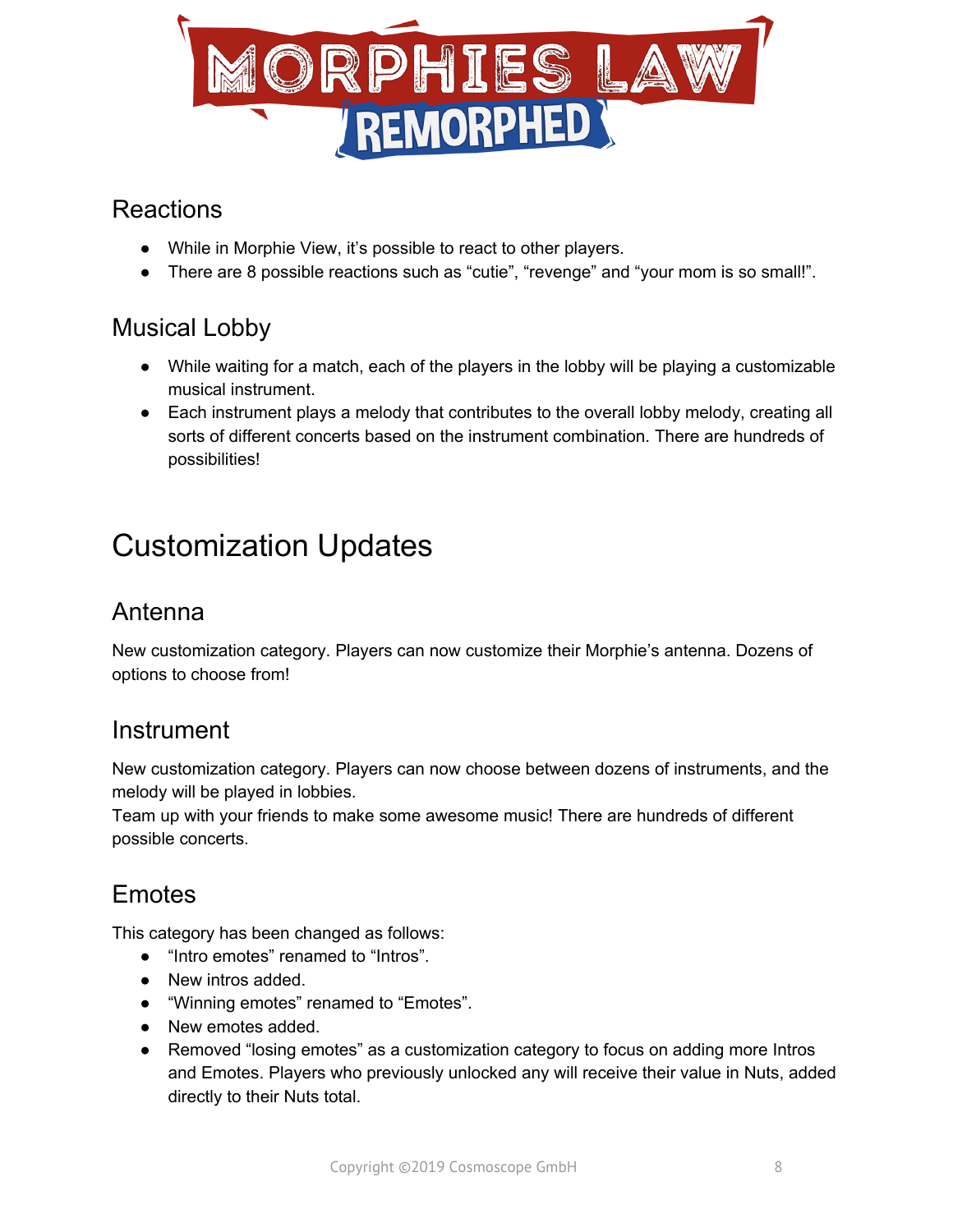

## Technical Updates

## Dedicated Servers

That's right, dedicated servers are here!

- Online games will be hosted on dedicated servers.
- Private games will continue to utilize peer-to-peer.
- Server hubs across the globe are available, which means that most of the time you'll join games hosted on a server near you to minimize latency.

## Cross-platform Gameplay

PC and Switch players are able to matchmake into the same game!

- This applies to online games.
- Aiming on Switch is improved to ensure platform parity.

#### Online Account Progression

On Switch, account progression will no longer be stored in the local console save file. Instead it'll be stored on our secured servers. Same applies to PC.